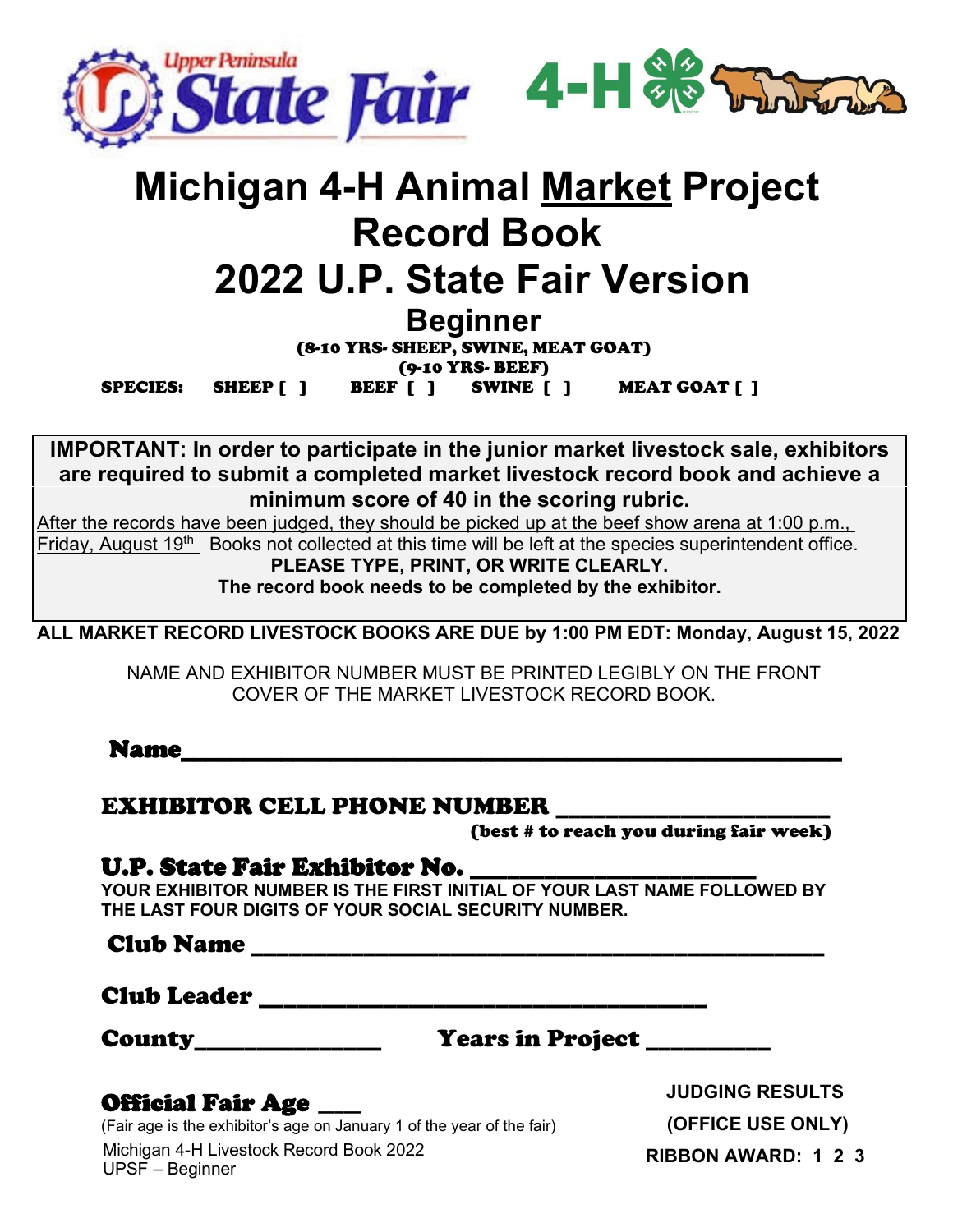Name: when the contract of the contract of the contract of the contract of the contract of the contract of the contract of the contract of the contract of the contract of the contract of the contract of the contract of the

Date of Birth:

I hereby certify that, as the exhibitor of this project, I have personally been responsible for the care of this animal, record keeping, and have completed this record book. I am aware that this record book may be on display during the auction and/or fair, and thus all content will be appropriate.

Youth Signature: \_ Date:

I, the parent/guardian, certify that my son/daughter has completed this project and completed this record book and will comply with all rules and regulations. I give permission for this record book to be displayed to the public and will ensure that all content is appropriate.

| Parent/Guardian Signature: | Date: |
|----------------------------|-------|
|                            |       |

**Check with your local 4-H staff to determine when your record book needs to be submitted and any additional guidelines or rules for completion. \*\*RECORDS START WITH POSSESSION OF YOUR ANIMAL(S) AND END WITH FAIR WEEK ESTIMATES!\*\***

# **MICHIGAN STATE** Extension

Michigan State University Extension programs and materials are open to all without regard to race, color, national origin, gender, gender identity, religion, age, height, weight, disability, political beliefs, sexual orientation, marital status, family status or veteran status.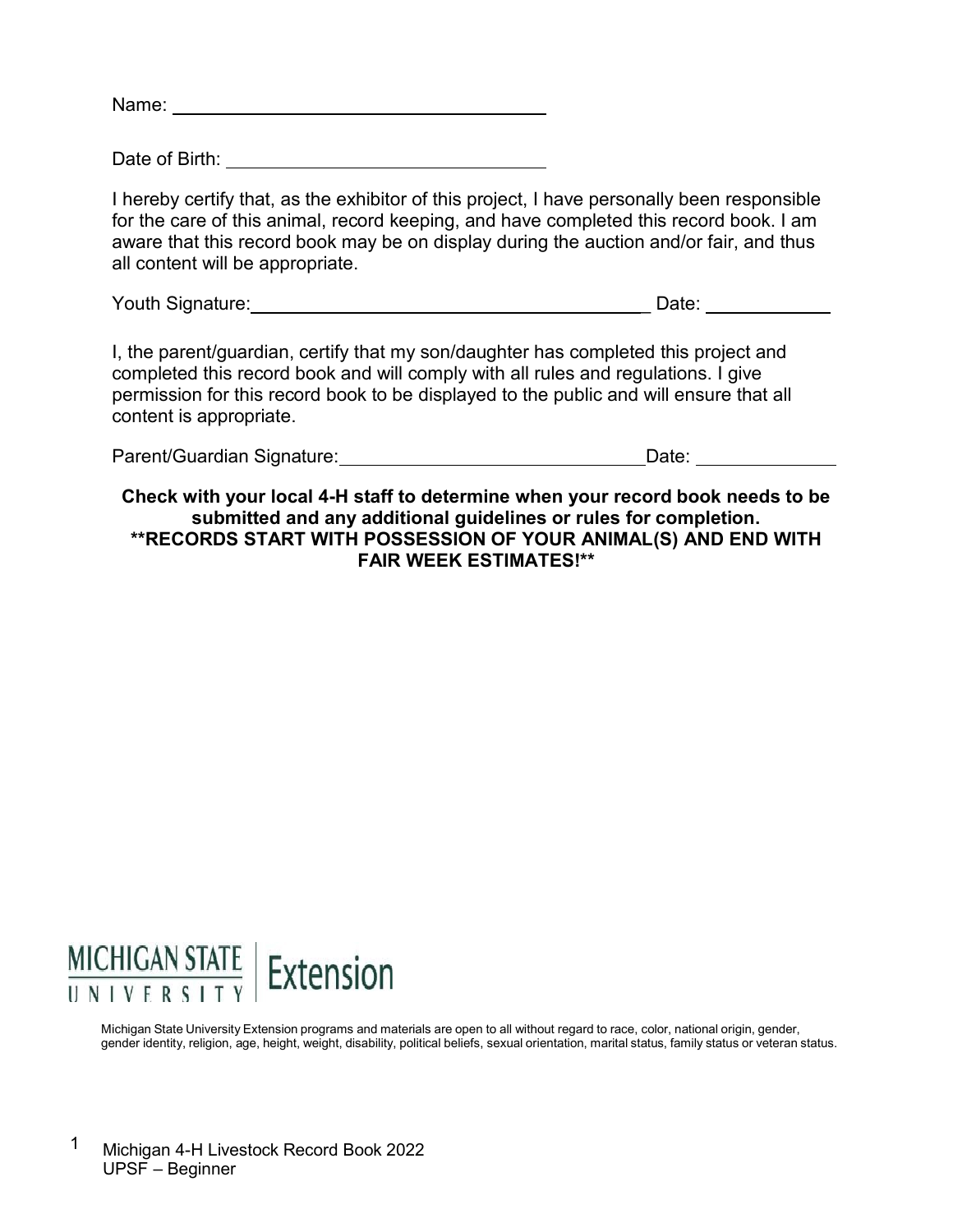## **Why Keep Records?**

By keeping records, you will be able to see how much progress you make this year and over the course of your 4-H career as you set goals and work to accomplish them.

Good records will:

- Help you learn about animals, their rate of growth, the feed they require, the cost of the feed they require and their habits.
- Increase understanding of your project's financial outcome.
- Assist you in gathering information to market your animal.
- Improve your management practices.
- Keep track of your project activities and learning experiences.
- Allow you to better plan for future livestock projects.

If you have questions or need help on this record book, please contact your leader, parent/guardian, or County MSU Extension Office.

PLEASE PRINT OR WRITE CLEARLY.

#### **Project Information (Submit one completed record book for each market species)**

Name and /or description of Animal(s) Name and  $\frac{1}{2}$ 

Breed(s): expression of  $\mathcal{B}$  and  $\mathcal{B}$  are  $\mathcal{B}$  and  $\mathcal{B}$  are  $\mathcal{B}$  and  $\mathcal{B}$  are  $\mathcal{B}$  and  $\mathcal{B}$  are  $\mathcal{B}$  and  $\mathcal{B}$  are  $\mathcal{B}$  and  $\mathcal{B}$  are  $\mathcal{B}$  and  $\mathcal{B}$  are  $\mathcal{B}$  and  $\math$ 

Identification of animal(s) (Tattoo/Ear tag/Fair tag number):

Estimated Birth date of animal(s): \_

Date of ownership or purchase date:

Estimated beginning value of animal(s):

**Please tell us about your project animal** (check all that apply):

- $\Box$ Purchased my project animal(s)
- $\Box$ Project animal(s) are bred & owned (from an animal on my family farm)
- $\Box$ Other (please explain):

Comments by Leader/Parent (optional):

2 Michigan 4-H Livestock Record Book 2022 UPSF – Beginner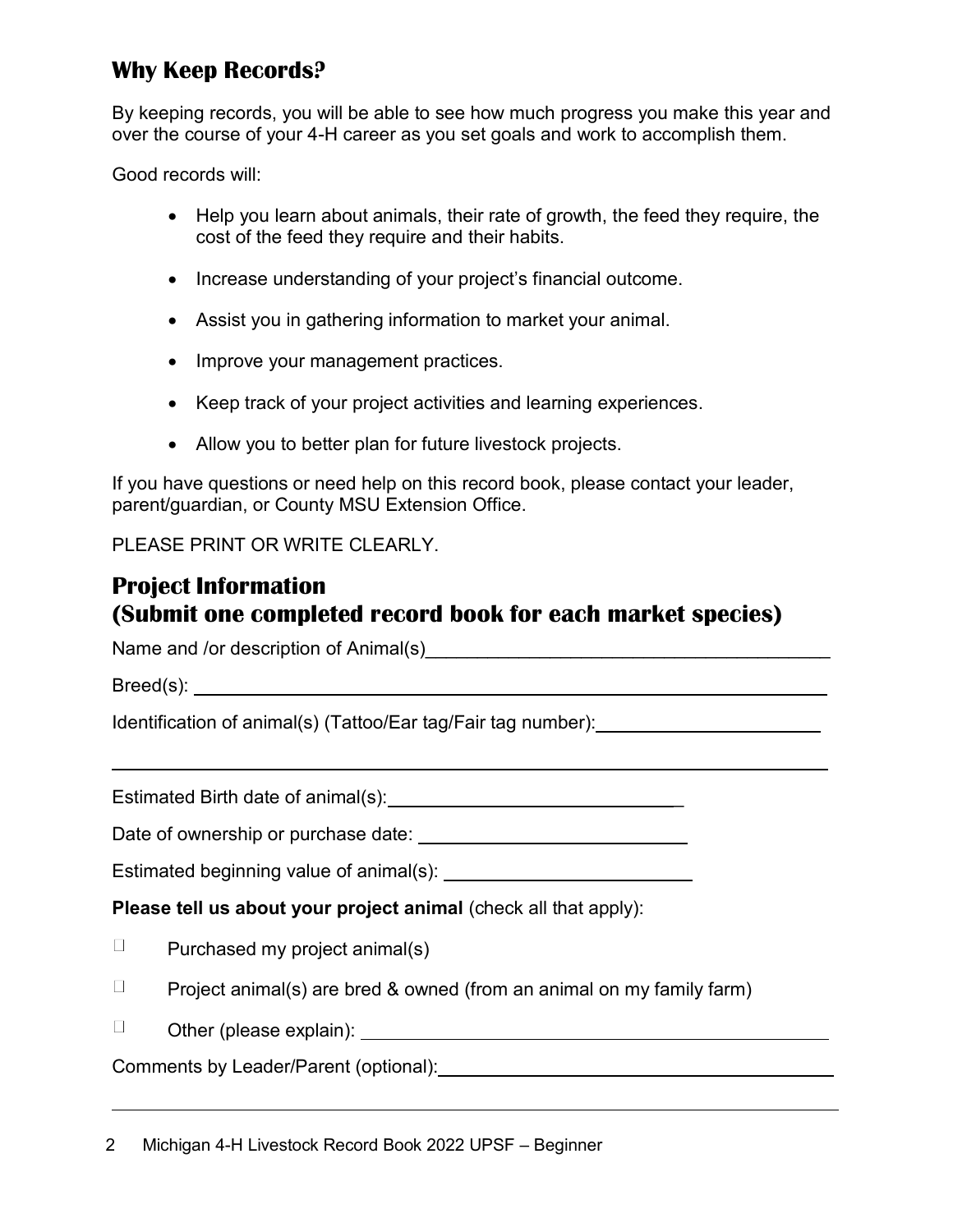#### **This Year's Project Goals**

Complete this portion of the record book pre-project or once animals are purchased.

Date this page completed:

Please explain three goals that you have for your animal(s) project:

| $\mathbf 1$ |                                                                                                                      |
|-------------|----------------------------------------------------------------------------------------------------------------------|
|             |                                                                                                                      |
|             |                                                                                                                      |
| 2.          | <u> 1989 - Jan Sterner Sterner, skrivatsk politik (d. 1989)</u>                                                      |
|             |                                                                                                                      |
|             |                                                                                                                      |
| 3.          | <u> 1989 - Johann Barbara, martxa alemaniar argametar a martxa a shekara a shekara a shekara a shekara a shekara</u> |
|             |                                                                                                                      |
|             |                                                                                                                      |
|             | Please list three potential buyers you plan to approach this year:                                                   |
| 1.          | <u> 1989 - Johann John Stein, markin fan it ferstjer fan de ferstjer fan it ferstjer fan it ferstjer fan it fers</u> |
|             | 2. $\qquad \qquad$                                                                                                   |
| 3.          | <u> 1989 - Johann Barnett, fransk politik (d. 1989)</u>                                                              |
|             |                                                                                                                      |
|             | Anticipated Income from animal(s):                                                                                   |

# **Beginning Project Pictures**

Take a picture of your project animal(s). Date of photo: \_\_\_\_\_\_\_\_\_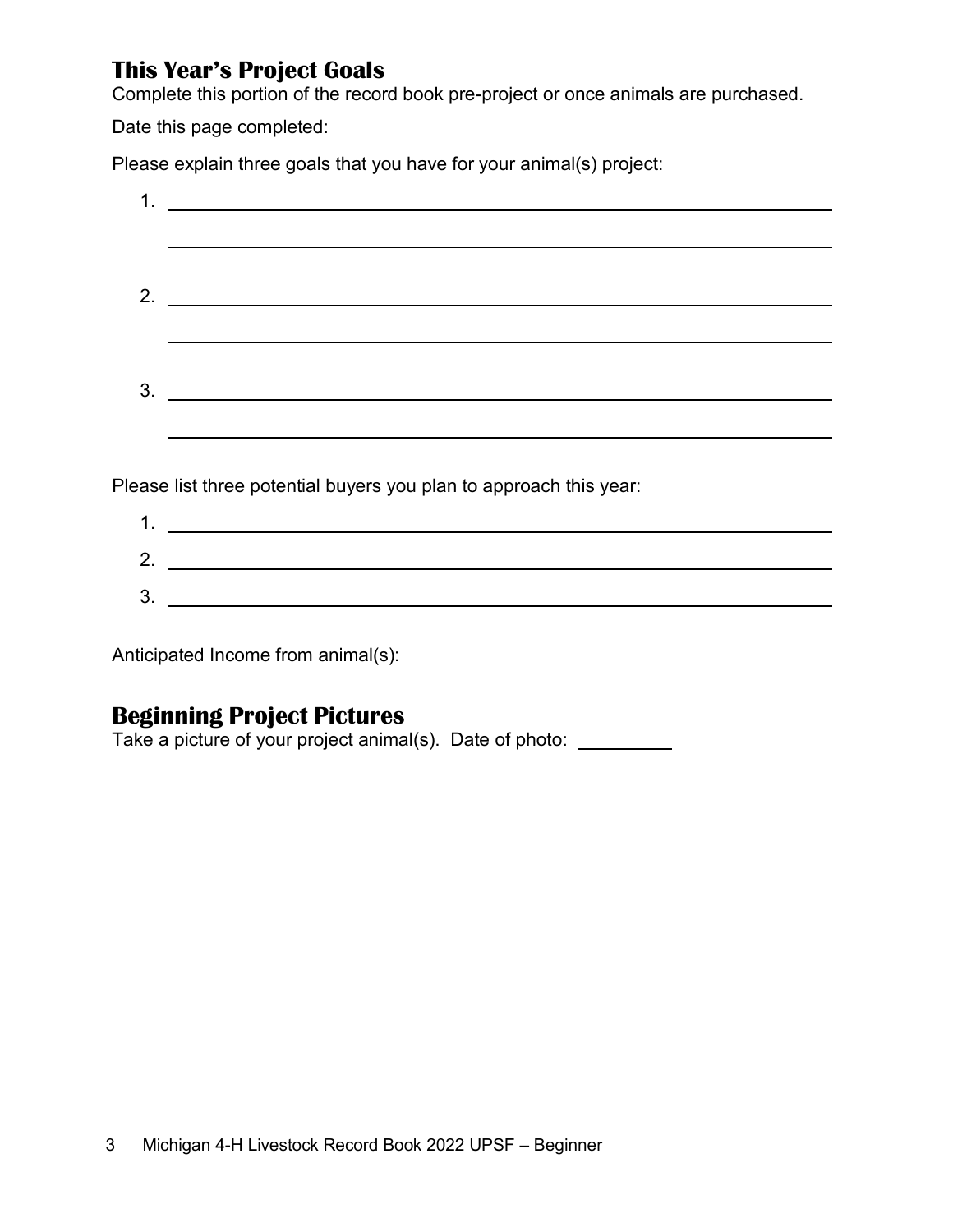| Feed<br>Types* $\Rightarrow$                                                                                                                                                                                                                          |      |      |      |      |      |      | Monthly Feed Record Worksheet (Add additional pages if needed) |      |                        |                      |
|-------------------------------------------------------------------------------------------------------------------------------------------------------------------------------------------------------------------------------------------------------|------|------|------|------|------|------|----------------------------------------------------------------|------|------------------------|----------------------|
|                                                                                                                                                                                                                                                       | lbs. | cost | lbs. | cost | lbs. | cost | lbs.                                                           | cost | <b>Monthly</b><br>Ibs. | <b>Total</b><br>Cost |
| <b>SEPT</b>                                                                                                                                                                                                                                           |      |      |      |      |      |      |                                                                |      |                        | \$                   |
| OCT                                                                                                                                                                                                                                                   |      |      |      |      |      |      |                                                                |      |                        | \$                   |
| <b>NOV</b>                                                                                                                                                                                                                                            |      |      |      |      |      |      |                                                                |      |                        | \$                   |
| <b>DEC</b>                                                                                                                                                                                                                                            |      |      |      |      |      |      |                                                                |      |                        | \$                   |
| JAN                                                                                                                                                                                                                                                   |      |      |      |      |      |      |                                                                |      |                        | \$                   |
| <b>FEB</b>                                                                                                                                                                                                                                            |      |      |      |      |      |      |                                                                |      |                        | \$                   |
| <b>MARCH</b>                                                                                                                                                                                                                                          |      |      |      |      |      |      |                                                                |      |                        | \$                   |
| <b>APRIL</b>                                                                                                                                                                                                                                          |      |      |      |      |      |      |                                                                |      |                        | \$                   |
| <b>MAY</b>                                                                                                                                                                                                                                            |      |      |      |      |      |      |                                                                |      |                        | \$                   |
| <b>JUNE</b>                                                                                                                                                                                                                                           |      |      |      |      |      |      |                                                                |      |                        | \$                   |
| JULY                                                                                                                                                                                                                                                  |      |      |      |      |      |      |                                                                |      |                        | \$                   |
| <b>AUG</b>                                                                                                                                                                                                                                            |      |      |      |      |      |      |                                                                |      |                        | \$                   |
| <b>TOTALS</b>                                                                                                                                                                                                                                         |      | \$   |      | \$   |      | \$   |                                                                | \$   |                        | \$                   |
| *Type of feed should be expressed in pounds and include grains, supplements, mixes, hay, silage, etc.<br>The estimated value of homegrown feed needs to be included.<br><b>TOTAL</b><br>NOTE: RECORD FEED AS IT IS FED TO YOUR ANIMAL.<br><b>FEED</b> |      |      |      |      |      |      | <b>TOTAI</b><br><b>FEED</b>                                    |      |                        |                      |

add column

**COST** add column

Number of animals reflected on this chart.

4 Michigan 4-H Livestock Record Book 2022 UPSF – Beginner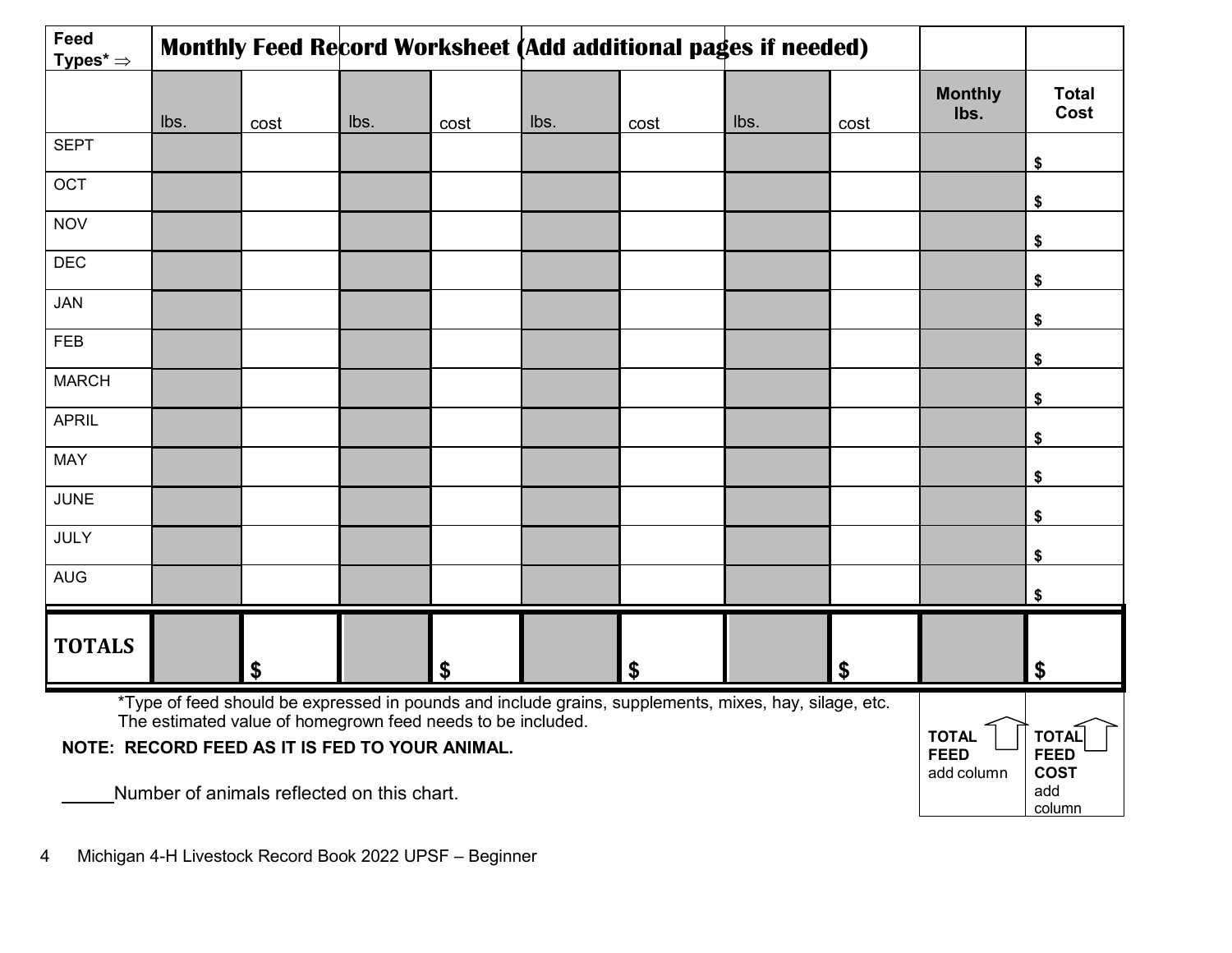| <b>Expenses Other Than Feed Worksheet (Add additional pages if needed)</b>                                                                                                                                                                       |                       |                             |         |           |                      |                             |                               |                                   |                                             |                           |                             |                            |                            |                                |
|--------------------------------------------------------------------------------------------------------------------------------------------------------------------------------------------------------------------------------------------------|-----------------------|-----------------------------|---------|-----------|----------------------|-----------------------------|-------------------------------|-----------------------------------|---------------------------------------------|---------------------------|-----------------------------|----------------------------|----------------------------|--------------------------------|
| <b>Expense</b><br><b>Categories</b>                                                                                                                                                                                                              | Veterinary<br>Charges | Insecticides<br>Medication/ | Bedding | Equipment | Registration<br>Fees | Transportation<br>Trucking/ | Housing rent/<br>Leasing fees | <b>Shearing fees</b><br>Clipping/ | $\ddot{=}$<br>Interest paid<br>\$ borrowed) | Advertising/<br>Marketing | Recognition<br><b>Buyer</b> | Miscellaneous<br>(specify) | Miscellaneous<br>(specify) | <b>Monthly</b><br><b>Total</b> |
| <b>SEPT</b>                                                                                                                                                                                                                                      |                       |                             |         |           |                      |                             |                               |                                   |                                             |                           |                             |                            |                            | \$                             |
| OCT                                                                                                                                                                                                                                              |                       |                             |         |           |                      |                             |                               |                                   |                                             |                           |                             |                            |                            | \$                             |
| <b>NOV</b>                                                                                                                                                                                                                                       |                       |                             |         |           |                      |                             |                               |                                   |                                             |                           |                             |                            |                            | \$                             |
| <b>DEC</b>                                                                                                                                                                                                                                       |                       |                             |         |           |                      |                             |                               |                                   |                                             |                           |                             |                            |                            | \$                             |
| <b>JAN</b>                                                                                                                                                                                                                                       |                       |                             |         |           |                      |                             |                               |                                   |                                             |                           |                             |                            |                            |                                |
| <b>FEB</b>                                                                                                                                                                                                                                       |                       |                             |         |           |                      |                             |                               |                                   |                                             |                           |                             |                            |                            | \$                             |
| <b>MARCH</b>                                                                                                                                                                                                                                     |                       |                             |         |           |                      |                             |                               |                                   |                                             |                           |                             |                            |                            | \$                             |
| <b>APRIL</b>                                                                                                                                                                                                                                     |                       |                             |         |           |                      |                             |                               |                                   |                                             |                           |                             |                            |                            | \$                             |
| <b>MAY</b>                                                                                                                                                                                                                                       |                       |                             |         |           |                      |                             |                               |                                   |                                             |                           |                             |                            |                            | \$                             |
| <b>JUNE</b>                                                                                                                                                                                                                                      |                       |                             |         |           |                      |                             |                               |                                   |                                             |                           |                             |                            |                            | \$                             |
| JULY                                                                                                                                                                                                                                             |                       |                             |         |           |                      |                             |                               |                                   |                                             |                           |                             |                            |                            | \$                             |
| <b>AUG</b>                                                                                                                                                                                                                                       |                       |                             |         |           |                      |                             |                               |                                   |                                             |                           |                             |                            |                            | \$                             |
|                                                                                                                                                                                                                                                  |                       |                             |         |           |                      |                             |                               |                                   |                                             |                           |                             |                            |                            | \$                             |
| <b>TOTALS</b>                                                                                                                                                                                                                                    |                       |                             |         |           |                      |                             |                               |                                   |                                             |                           |                             |                            |                            | <b>TOTAL</b><br>\$             |
| Total Expense per animal \$<br>Number of animals reflected on this chart<br><b>TOTAL EXPENSES</b><br>If this is for more than one<br>animal, divide by the number<br>Michigan 4-H Livestock Record Book 2022 UPSF - Beginner<br>5<br>of animals. |                       |                             |         |           |                      |                             |                               |                                   |                                             |                           |                             |                            |                            |                                |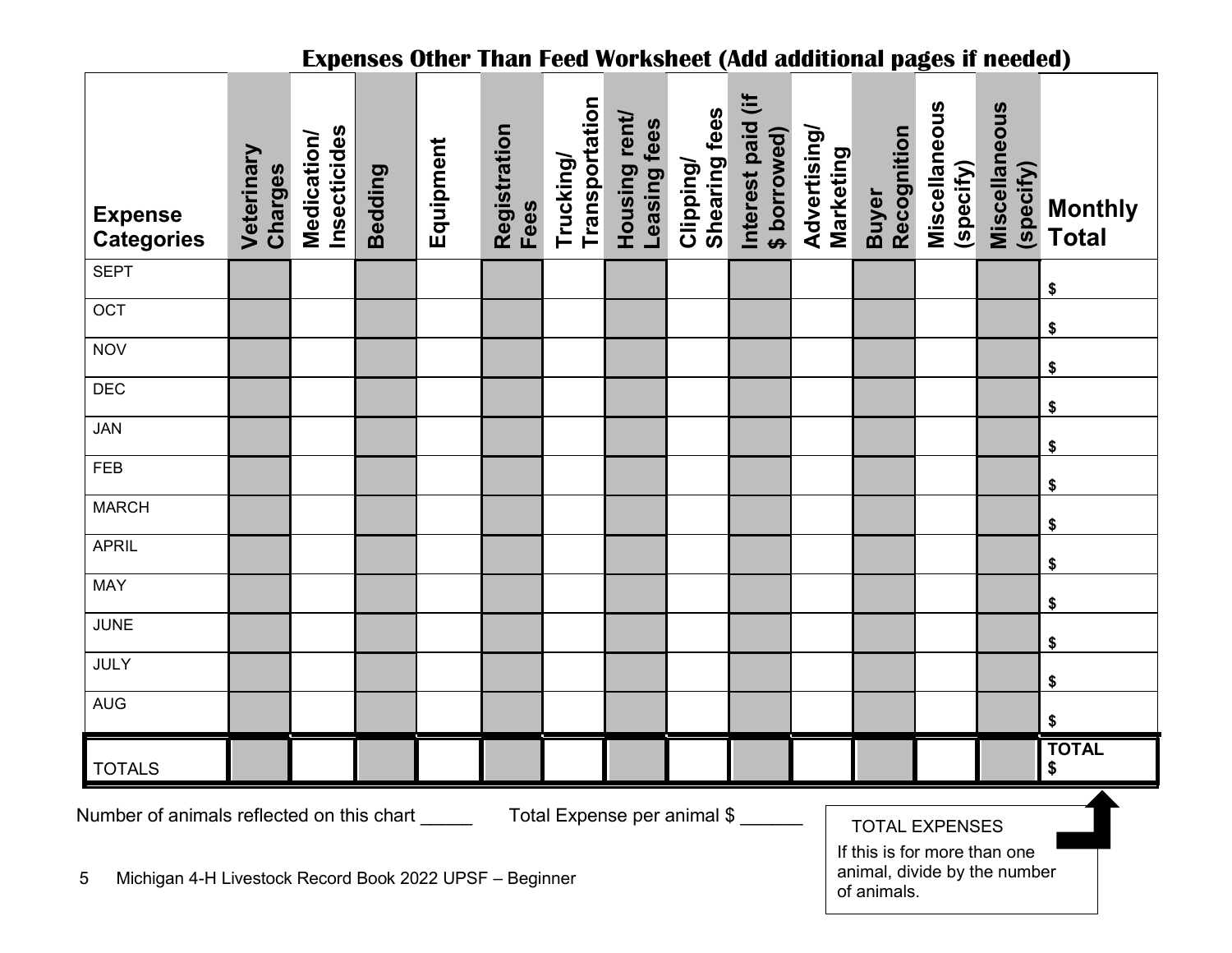# **Weight Record (Add additional pages if needed)**

It is recommended to weigh your animal(s) at least once each month or more as appropriate for your species. Use one of the charts below for each market animal.

|             | Animal ID: ______________ |             | Animal ID: ______________ | Animal ID:  |        |  |
|-------------|---------------------------|-------------|---------------------------|-------------|--------|--|
| Date        | Weight                    | Date        | Weight                    | Date        | Weight |  |
|             |                           |             |                           |             |        |  |
| (Beginning) |                           | (Beginning) |                           | (Beginning) |        |  |
|             |                           |             |                           |             |        |  |
|             |                           |             |                           |             |        |  |
|             |                           |             |                           |             |        |  |
|             |                           |             |                           |             |        |  |
|             |                           |             |                           |             |        |  |
|             |                           |             |                           |             |        |  |
|             |                           |             |                           |             |        |  |
|             |                           |             |                           |             |        |  |
|             |                           |             |                           |             |        |  |
|             |                           |             |                           |             |        |  |
|             |                           |             |                           |             |        |  |
|             |                           |             |                           |             |        |  |
| (Final)     |                           | (Final)     |                           | (Final)     |        |  |

6 Michigan 4-H Livestock Record Book 2022 UPSF – Beginner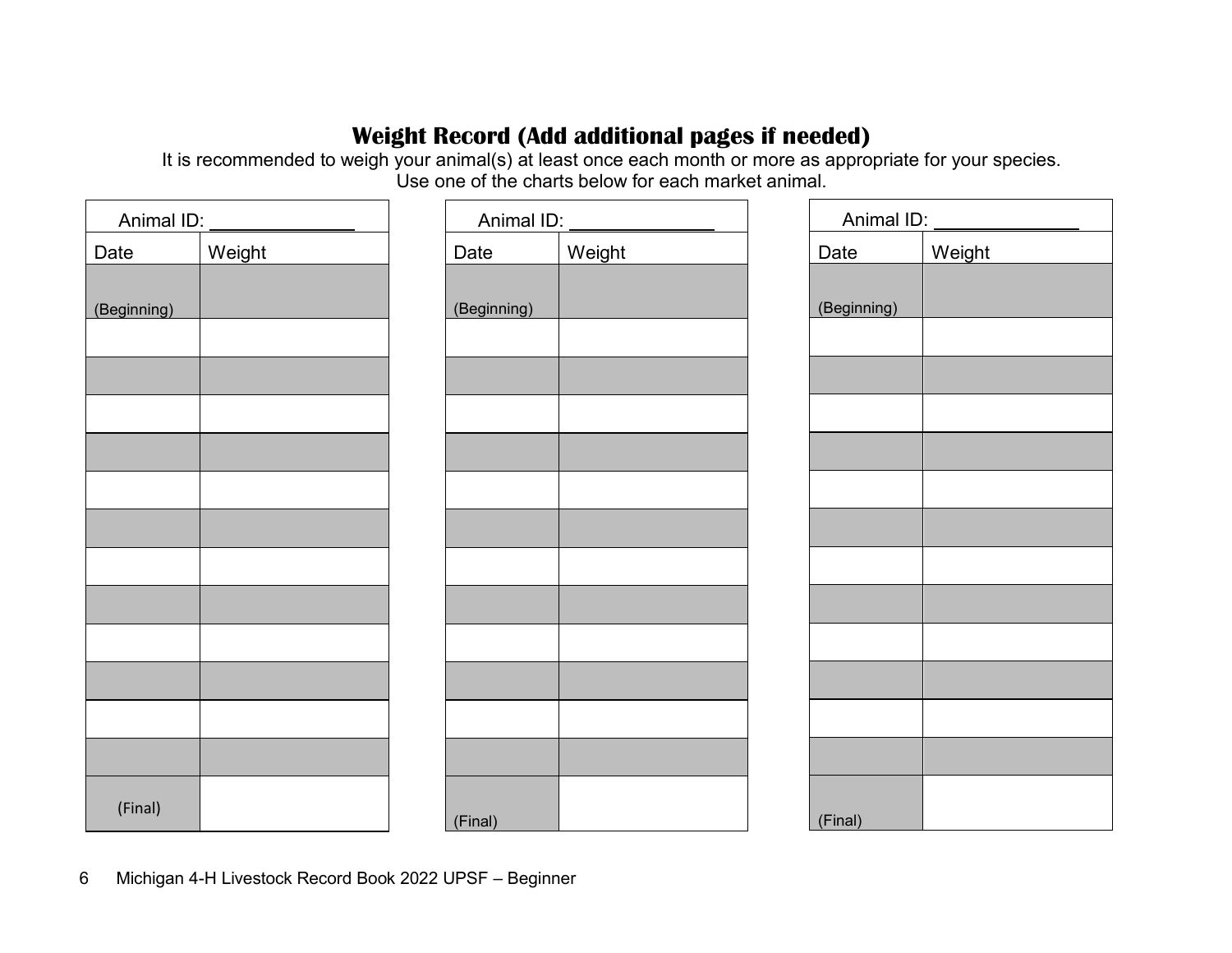# **Ending Project Pictures**

Take a picture of your project animal(s) at the end of your project. This will help indicate how your animal(s) have grown and developed.

Date of ending photo: \_\_\_\_\_\_\_\_\_\_\_\_\_\_\_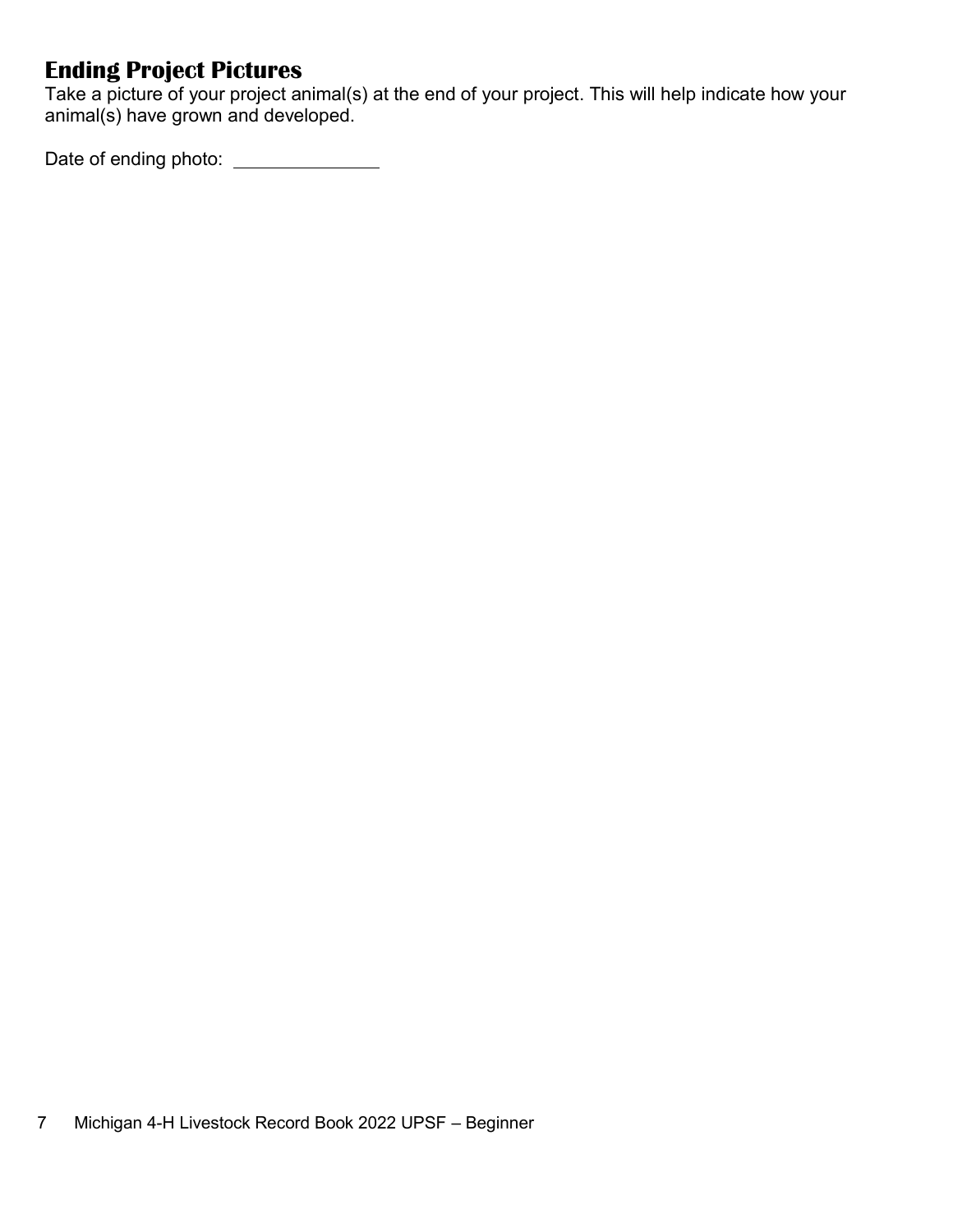# **Project Reflection:**

Please respond to the following questions (additional pages can be added).

| 1. What did you learn in the project this year? ________________________________ |                                                                                                                       |  |  |  |  |
|----------------------------------------------------------------------------------|-----------------------------------------------------------------------------------------------------------------------|--|--|--|--|
|                                                                                  |                                                                                                                       |  |  |  |  |
|                                                                                  | ,我们也不会有什么。""我们的人,我们也不会有什么?""我们的人,我们也不会有什么?""我们的人,我们也不会有什么?""我们的人,我们也不会有什么?""我们的人                                      |  |  |  |  |
|                                                                                  |                                                                                                                       |  |  |  |  |
|                                                                                  | ,我们也不会有什么。""我们的人,我们也不会有什么?""我们的人,我们也不会有什么?""我们的人,我们也不会有什么?""我们的人,我们也不会有什么?""我们的人                                      |  |  |  |  |
|                                                                                  |                                                                                                                       |  |  |  |  |
|                                                                                  |                                                                                                                       |  |  |  |  |
|                                                                                  | <u> 1989 - Jan Samuel Barbara, margaret amerikan basar dan berasal dalam berasal dalam berasal dalam berasal dala</u> |  |  |  |  |
|                                                                                  |                                                                                                                       |  |  |  |  |
|                                                                                  | 2. What did you do to market your animal(s)? ___________________________________                                      |  |  |  |  |
|                                                                                  |                                                                                                                       |  |  |  |  |
|                                                                                  |                                                                                                                       |  |  |  |  |
|                                                                                  |                                                                                                                       |  |  |  |  |
|                                                                                  | ,我们也不会有什么。""我们的人,我们也不会有什么?""我们的人,我们也不会有什么?""我们的人,我们也不会有什么?""我们的人,我们也不会有什么?""我们的人                                      |  |  |  |  |
|                                                                                  | <u> 1989 - Johann Stoff, deutscher Stoffen und der Stoffen und der Stoffen und der Stoffen und der Stoffen und de</u> |  |  |  |  |
|                                                                                  |                                                                                                                       |  |  |  |  |
|                                                                                  | ,我们也不会有什么。""我们的人,我们也不会有什么?""我们的人,我们也不会有什么?""我们的人,我们也不会有什么?""我们的人,我们也不会有什么?""我们的人                                      |  |  |  |  |
|                                                                                  | 3. What did you do to help keep your animal(s) healthy?_________________________                                      |  |  |  |  |
|                                                                                  |                                                                                                                       |  |  |  |  |
|                                                                                  | ,我们也不会有什么。""我们的人,我们也不会有什么?""我们的人,我们也不会有什么?""我们的人,我们也不会有什么?""我们的人,我们也不会有什么?""我们的人                                      |  |  |  |  |
|                                                                                  |                                                                                                                       |  |  |  |  |
|                                                                                  | <u> 1989 - Johann Stoff, amerikansk politiker (d. 1989)</u>                                                           |  |  |  |  |
|                                                                                  | ,我们也不会有什么。""我们的人,我们也不会有什么?""我们的人,我们也不会有什么?""我们的人,我们也不会有什么?""我们的人,我们也不会有什么?""我们的人                                      |  |  |  |  |
|                                                                                  |                                                                                                                       |  |  |  |  |
|                                                                                  | ,我们也不会有什么。""我们的人,我们也不会有什么?""我们的人,我们也不会有什么?""我们的人,我们也不会有什么?""我们的人,我们也不会有什么?""我们的人                                      |  |  |  |  |
|                                                                                  |                                                                                                                       |  |  |  |  |
|                                                                                  | 4. Explain how you trained and prepared your animal(s) for show: _______________                                      |  |  |  |  |
|                                                                                  |                                                                                                                       |  |  |  |  |
|                                                                                  |                                                                                                                       |  |  |  |  |
|                                                                                  |                                                                                                                       |  |  |  |  |
|                                                                                  |                                                                                                                       |  |  |  |  |
|                                                                                  |                                                                                                                       |  |  |  |  |
|                                                                                  |                                                                                                                       |  |  |  |  |
|                                                                                  |                                                                                                                       |  |  |  |  |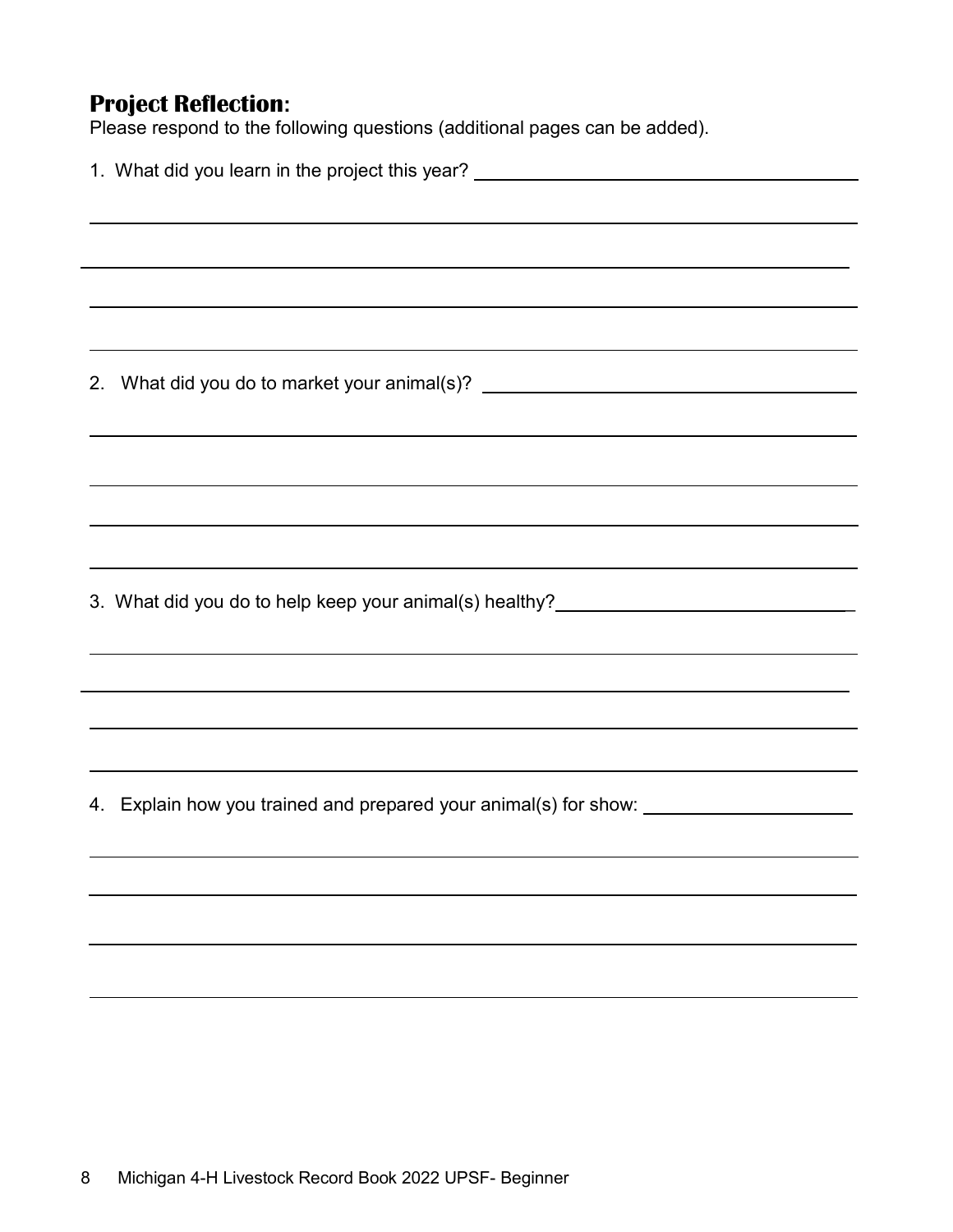5. Why is water an important part of an animal's diet? How much water does your animal drink per day? What does water do for your animal?

6. List five biosecurity practices (internal or external) that will help reduce the chance of a pathogen from spreading.

\_\_\_\_\_\_\_\_\_\_\_\_\_\_\_\_\_\_\_\_\_\_\_\_\_\_\_\_\_\_\_\_\_\_\_\_\_\_\_\_\_\_\_\_\_\_\_\_\_\_\_\_\_\_\_\_\_\_\_\_\_\_\_\_\_\_\_\_\_\_\_\_\_\_

\_\_\_\_\_\_\_\_\_\_\_\_\_\_\_\_\_\_\_\_\_\_\_\_\_\_\_\_\_\_\_\_\_\_\_\_\_\_\_\_\_\_\_\_\_\_\_\_\_\_\_\_\_\_\_\_\_\_\_\_\_\_\_\_\_\_\_\_\_\_\_\_\_\_

\_\_\_\_\_\_\_\_\_\_\_\_\_\_\_\_\_\_\_\_\_\_\_\_\_\_\_\_\_\_\_\_\_\_\_\_\_\_\_\_\_\_\_\_\_\_\_\_\_\_\_\_\_\_\_\_\_\_\_\_\_\_\_\_\_\_\_\_\_\_\_\_\_\_

\_\_\_\_\_\_\_\_\_\_\_\_\_\_\_\_\_\_\_\_\_\_\_\_\_\_\_\_\_\_\_\_\_\_\_\_\_\_\_\_\_\_\_\_\_\_\_\_\_\_\_\_\_\_\_\_\_\_\_\_\_\_\_\_\_\_\_\_\_\_\_\_\_\_

7. What are three indicators that your animal is feeling stressed or sick (physical or behavioral)

\_\_\_\_\_\_\_\_\_\_\_\_\_\_\_\_\_\_\_\_\_\_\_\_\_\_\_\_\_\_\_\_\_\_\_\_\_\_\_\_\_\_\_\_\_\_\_\_\_\_\_\_\_\_\_\_\_\_\_\_\_\_\_\_\_\_\_\_\_\_\_\_\_\_

\_\_\_\_\_\_\_\_\_\_\_\_\_\_\_\_\_\_\_\_\_\_\_\_\_\_\_\_\_\_\_\_\_\_\_\_\_\_\_\_\_\_\_\_\_\_\_\_\_\_\_\_\_\_\_\_\_\_\_\_\_\_\_\_\_\_\_\_\_\_\_\_\_\_

\_\_\_\_\_\_\_\_\_\_\_\_\_\_\_\_\_\_\_\_\_\_\_\_\_\_\_\_\_\_\_\_\_\_\_\_\_\_\_\_\_\_\_\_\_\_\_\_\_\_\_\_\_\_\_\_\_\_\_\_\_\_\_\_\_\_\_\_\_\_\_\_\_\_

\_\_\_\_\_\_\_\_\_\_\_\_\_\_\_\_\_\_\_\_\_\_\_\_\_\_\_\_\_\_\_\_\_\_\_\_\_\_\_\_\_\_\_\_\_\_\_\_\_\_\_\_\_\_\_\_\_\_\_\_\_\_\_\_\_\_\_\_\_\_\_\_\_\_